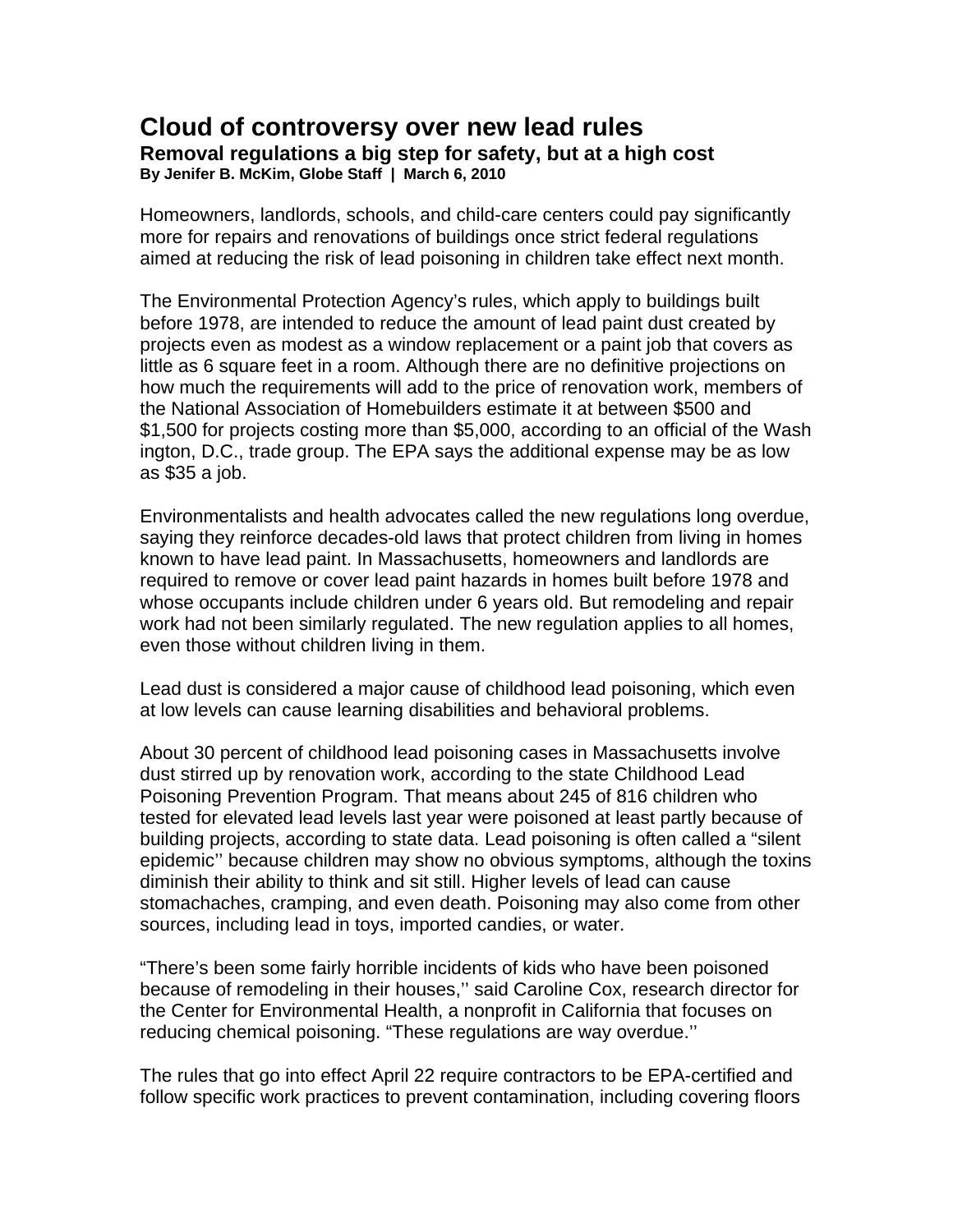with plastic sheeting, dressing workers in protective clothing, and carefully disposing of tainted debris. They must also test for surface contaminants when the work is finished and keep records that document their efforts and confirm the absence of lead-based paint. Violators could be fined as much as \$37,500 per day per incident.

In general, tradesmen - including painters, plumbers, and carpenters - who are paid to perform work that disturbs paint in housing and child-occupied buildings are subject to the rules. Homeowners who do their own work are exempt.

But less than two months before the regulations go into effect, many questions remain about enforcement, public awareness, and the rules themselves. While the EPA estimates that 236,000 renovators nationwide need to be trained in new practices, only 431 in Massachusetts and 14,000 across the country have taken the required one-day certification course offered by EPA-accredited trainers.

Contractors say they are scrambling to learn about the new rules. Many worry about how the changes will affect their businesses, which already are suffering because of the anemic housing market.

Some complain the rules are excessive and nonsensical, while others say the EPA has failed to carry out a widespread education campaign to increase awareness of the requirements.

"There are a lot of very unhappy remodeling contractors,'' said Bradford Campbell, executive director of the Home Builders and Remodelers Association of Western Massachusetts. With the economy already lagging, Campbell said, "we just don't need these kinds of challenges.''

EPA officials say they have tried to educate contractors through mass mailings and conference presentations. Over the next few weeks, the agency is planning advertisements in trade magazines and public service announcements in 10 cities, not including Boston.

Meanwhile, state officials say they will request permission to enforce and administer the federal rules. Laura M. Marlin, commissioner of the Massachusetts Division of Occupational Safety, said that makes sense because the state already enforces federal deleading and asbestos standards. The federal government often grants states such regulatory authority. Marlin said the state is examining the federal rules and would propose similar, but not identical stipulations. If the federal government agrees, it would allow for fines of up to \$5,000 per violation, she said.

Health advocates say contractors shouldn't be surprised by the tough new rules, which are the result of a 1992 law that directed EPA to ensure that renovators are properly trained in lead-safe work practices. After years of delay, the federal